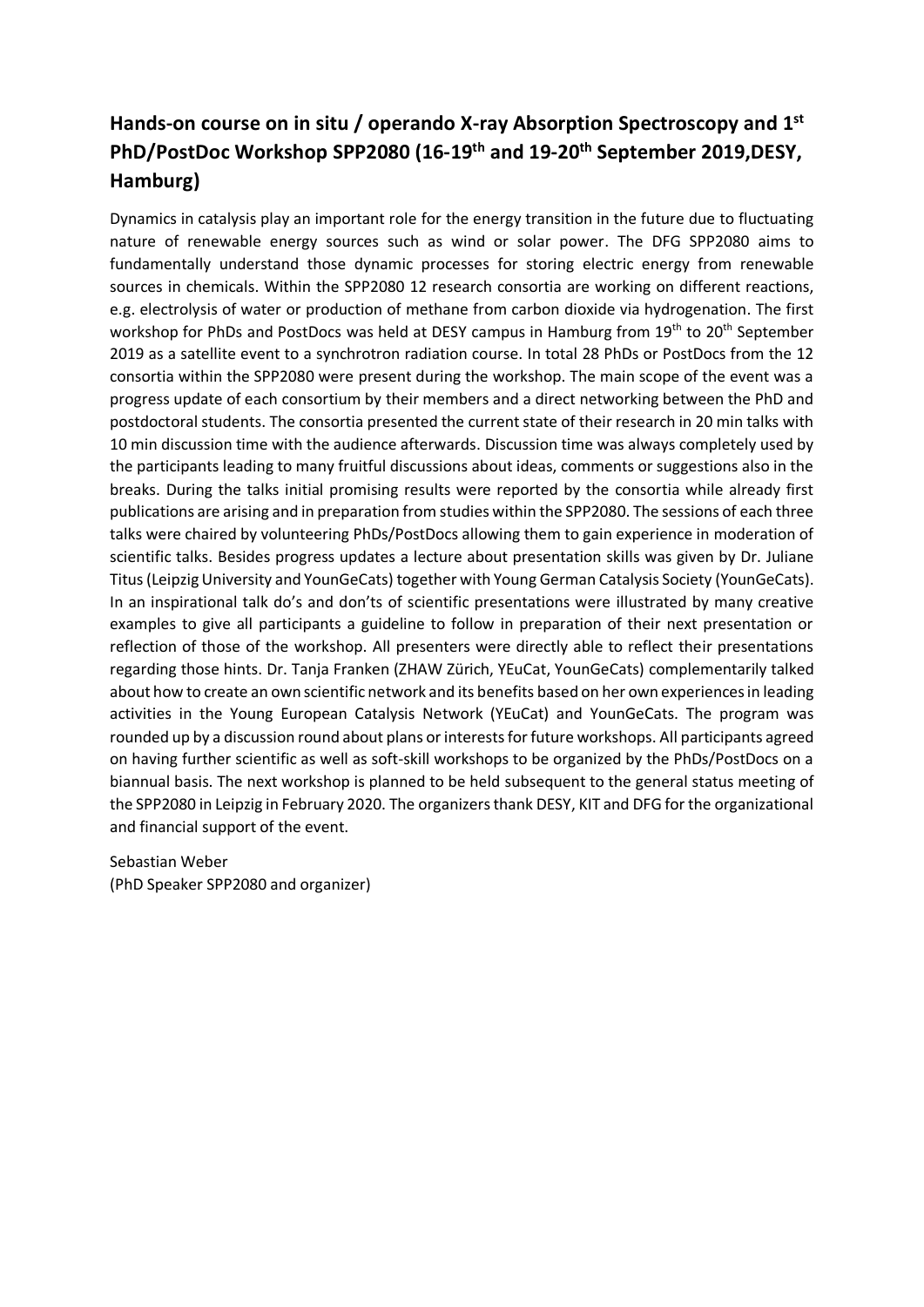

*Participants of the 1st PhD/PostDoc Workshop of the DFG SPP2080 from 19th to 20th September 2019 at DESY campus Hamburg. Photo by Erisa Saraci*

Prior to the SPP2080 workshop a block course on in situ / operando X-ray absorption spectroscopy coorganized by KIT (Prof. Dr. Jan-Dierk Grunwaldt and Dr. Dmitry Doronkin) and DESY (Dr. Edmund Welter and Dr. Wolfgang Caliebe) was held from the 16-19<sup>th</sup> of September at the DESY campus in Hamburg. Experts in X-ray absorption spectroscopy, X-ray photoelectron spectroscopy, X-ray scattering and imaging techniques shared their knowledge and experience, presented state-of-the-art instruments and their application in the field of energy storage and transition as well as catalysis. The highlight of the course was the possibility for the students to visit XAS beamlines at the PETRA III synchrotron radiation source, attend set up of an in situ catalysis experiment and measure XAS spectra on their own. The course was complemented by several hands-on sessions demonstrating XAS, XPS, and QEXAFS data reduction and analysis. We thank all speakers for great lectures, students for the active involvement and the DFG SPP2080 program for the financial support.

Dmitry Doronkin (Organizer XAS Workshop)